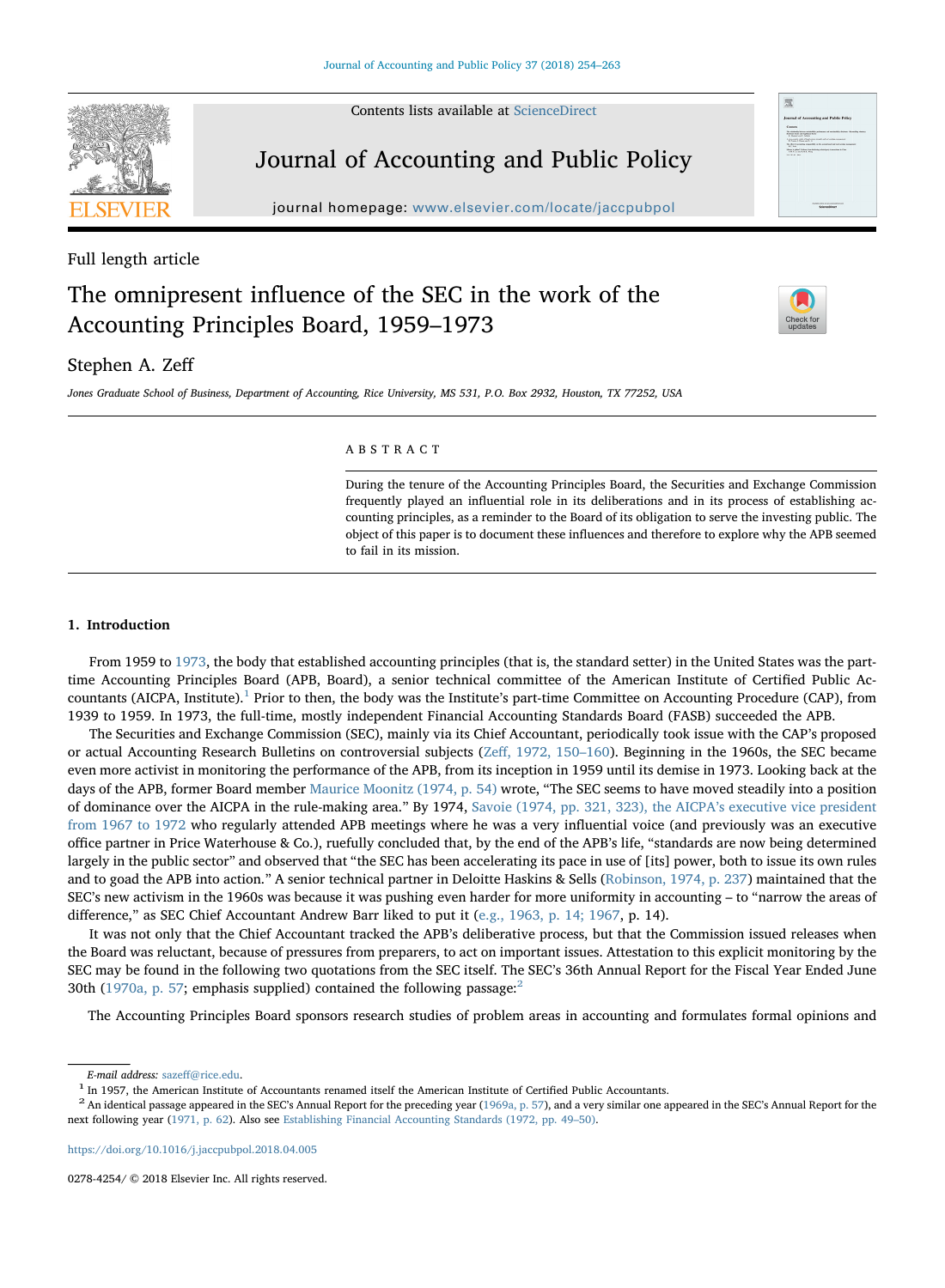advisory statements for the improvement of accounting standards and practices. The advisory statements contain recommendations of the Board which companies may adopt voluntarily. In furtherance of the policy of cooperation between professional organizations and the Commission, the Board submits drafts of these studies, opinions and statements to the Chief Accountant for review and comment prior to publication, and representatives of the Board confer with him on projects in progress or under consideration.

This point was made even more emphatically by SEC Chair William J. Casey in a speech in May [1972\)](#page-8-1) (1972, p. 8; emphasis supplied):

Since the APB was established in 1959 it has issued a number of major opinions, all of which were considered by the Commission or the Chief Accountant prior to their adoption. Our accounting staff meets with the APB subcommittees to assure that principles are acceptable to the Commission. In some difficult areas many conferences and discussions are necessary in order to develop satisfactory opinions.

To be sure, "the statutes administered by the Commission give it broad rule-making power with respect to the preparation and presentation of financial statements" ([Barr and Koch, 1959, p. 178](#page-8-2)). Yet the SEC has deferred to the accounting profession to take the lead in establishing accounting principles. As a kind of quid pro quo, the SEC, through its Chief Accountant, has kept a watchful eye on the profession's committee or board that establishes those principles. Zeff [\(2007b\)](#page-9-9) has already shown that, during the tenures of the CAP and APB, the SEC rejected their efforts to recommend that financial statements reflect upward departures from historical cost accounting. But the SEC's frequent involvements were not limited to issues involving historical cost accounting, and this paper will provide a rendering of the SEC's numerous initiatives to monitor and, when deemed necessary, overrule the APB.

As noted above, the SEC began by closely overseeing the deliberations of the CAP, and SEC Chief Accountant Barr has written ([1963, p. 14](#page-9-4); emphasis supplied):

I have indicated that the Commission has supported the profession in efforts to narrow the areas of difference in accounting principles. This is accomplished in part by citing the Institute's accounting research bulletins, when we agree with them, as evidence of the authoritative support required by Release Nos. 4 and 96. There have been very few instances when we have disagreed with a bulletin. This may be accounted for in part because we have had an opportunity to comment on the content of most of them prior to publication in much the same manner as the public may comment on our rule-making proposals under the Administrative Procedure Act.

Two important, intertwined reasons why the CAP and the APB have had to be responsive to views of the SEC and its Chief Accountant are that (1) the SEC possesses the ultimate Congressional authority to establish accounting principles and (2) unless the SEC enforces company compliance with their recommended accounting principles, their efforts will go for naught. Both the CAP and the APB were private-sector bodies. Only the SEC could compel company compliance with the terms of their accounting pronouncements. Hence, both the CAP and the APB have needed to be continually sensitive to the SEC's views about what constitutes proper financial reporting. As Leonard Savoie wrote, "Many of us have known that, from the beginning, the APB could not (and did not) take a position without getting SEC approval" ([1973, p. 190](#page-9-10)). Indeed, the SEC has the obligation to oversee the work of the APB to be satisfied that its deliberations lead to pronouncements that serve the public interest.

The aim of this paper is to document the SEC's involvements in the APB's deliberations and process of establishing accounting principles, and to suggest that its activism may have been intended to remind the Board of its obligation to serve users and the public interest, and not be unduly influenced by the interests of the preparer community. The SEC's involvements were so numerous and forceful that one of the Board's members advanced the view that the so-called "partnership" between the SEC and the APB was more aptly described as one of "top management" and "lower management," respectively.

#### 2. Formation of the Accounting Principles Board

Zeff [\(1972, pp. 152](#page-9-0)–160) detailed a number of disagreements between the SEC's Chief Accountant and the CAP during the 1940s and 1950s. In 1957, following expressions of concern over the apparently timid performance by the CAP, including especially public criticisms by Leonard Spacek, the managing partner of Arthur Andersen & Co. (Zeff[, 1984, pp. 458](#page-9-11)–462), the Institute created a blueribbon Special Committee on Research Program to determine if there was a better way to establish accounting principles. In its report issued in September [1958](#page-9-12), the Special Committee unanimously recommended that the AICPA establish an Accounting Principles Board (APB, Board) to succeed the CAP, and it proposed that the Board commission research studies on basic accounting postulates and broad accounting principles to provide a conceptual basis for its future deliberations (Zeff[, 2001\)](#page-9-13).

When the Institute was forming the Special Committee, the SEC authorized Chief Accountant Barr "to accept the [Institute's] invitation to join the effort in which the commission had a vital interest" [\(Barr, 1979, p. 52\)](#page-8-3). This was the first time that a sitting Chief Accountant had ever served on an Institute committee. Hence, Barr began exerting his influence over the APB even before it came into existence, because, when the Special Committee issued its report, the AICPA's leadership knew that one of the signatories was no less than the SEC Chief Accountant. The AICPA promptly acted to set up the APB. Within a year of the issuance of the report, the APB began operations on September 1, 1959.<sup>[3](#page-1-0)</sup>

<span id="page-1-0"></span><sup>&</sup>lt;sup>3</sup> For the roll of members of the APB during its tenure, see Zeff [\(2007c\).](#page-9-14)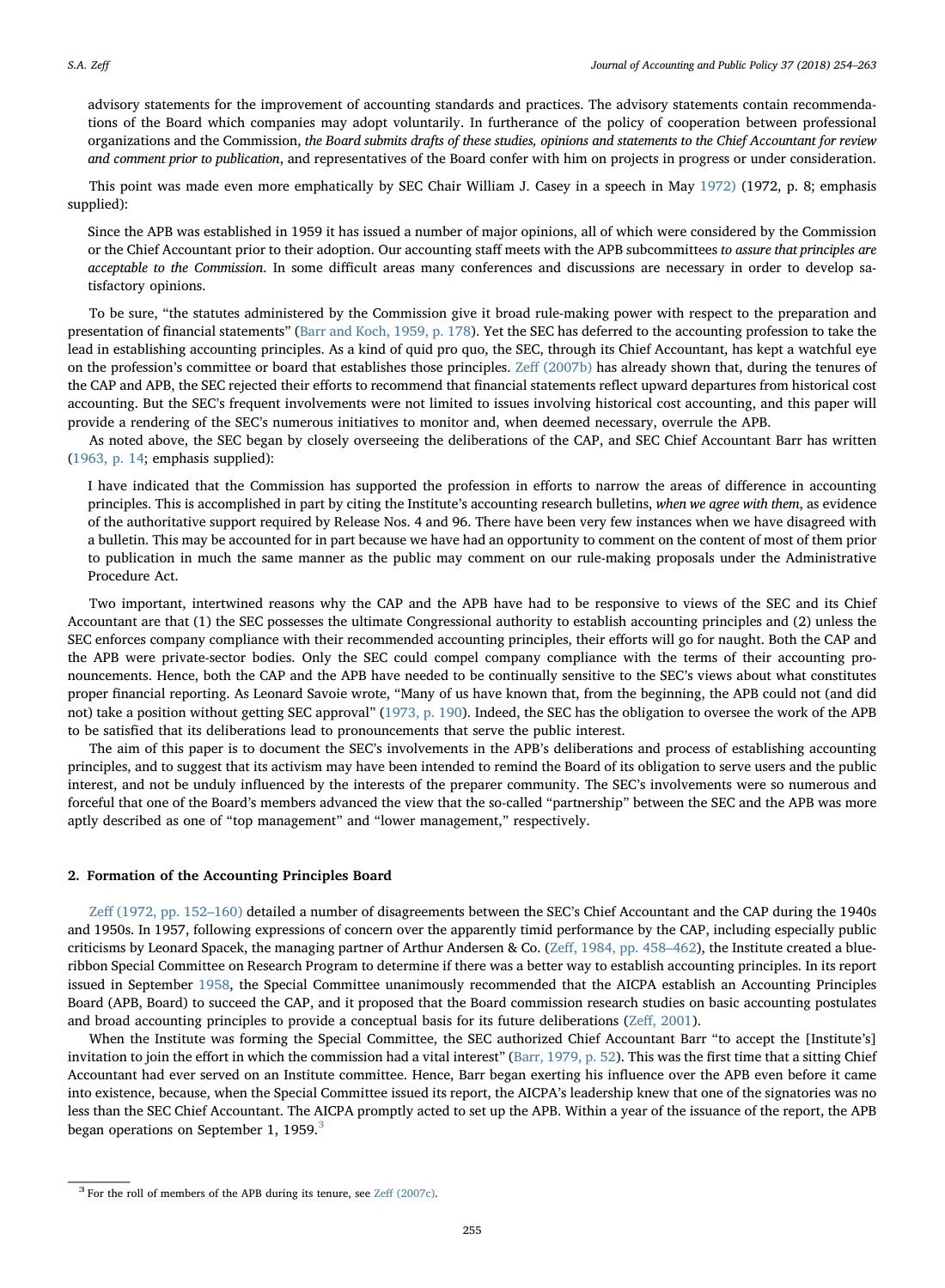## 3. The institutional environment during the APB's tenure

#### 3.1. The SEC

In Accounting Series Release No. 4, issued in [1938](#page-9-15) and still applicable today, the SEC announced its administrative policy that

In cases where financial statements filed with the Commission… are prepared in accordance with accounting principles for which there is no substantial authoritative support, such financial statements will be presumed to be misleading or inaccurate despite disclosures contained in the certificate of the accountant or in footnotes to the statements provided the matters involved are material.

Andrew Barr, who had joined the Commission's accounting staff in the 1930s, served as Chief Accountant from November 1956 to January 1972. He was highly respected and a deeply thoughtful person. He believed fervently that accounting principles should be set by the accounting profession ([Seligman, 1985, p. 257](#page-9-16)), and, with one exception, he was loath to second-guess the APB. The exception involved upward valuations from historical cost. A tenet he held from his earliest days on the Commission staff was that historical costs must be preserved in financial statements, a view that was instilled in the staff by Commissioner Robert E. Healy (Zeff[, 2007b, p.](#page-9-9) [50\)](#page-9-9). Barr had been a student of A.C. Littleton's at the University of Illinois, and Littleton was an arch historical coster. In June 1972, John C. (Sandy) Burton, an accounting professor at Columbia University, became Chief Accountant, and he proved to be more activist in pressing his accounting views on the APB than was Barr.

The SEC Chair is the first among equals among the five Commissioners, and from 1961 to 1969, the two successive Chairs – William L. Cary and Manuel F. Cohen – were Democrats appointed to that position by Presidents John F. Kennedy and Lyndon B. Johnson, respectively. Cohen had joined the Commission staff in 1942 as an attorney, and rose through the ranks eventually to become Director of the Division of Corporation Finance. He became a Commissioner in 1961 and Chair in [1964.](#page-8-4) [Seligman \(1982, p.](#page-9-17) [354\)](#page-9-17) has written, "Cohen was better prepared to assume the Commission's chairmanship than any chairman in the SEC's history." In one of Cohen's earliest speeches as Chair, he declared that "an immediate and pressing objective is to eliminate the use of alternative accounting principles underlying financial statements not justified by differing circumstances" (1964, p. 12), and Cohen was known for his impatience ([Seligman, 1982, p. 355\)](#page-9-17). During the remainder of the APB's life, from 1969 to 1973, the Chairs were three Republicans: Hamer H. Budge, William J. Casey, and G. Bradford Cook, all appointed to the Chair by President Richard M. Nixon. It was Casey who appointed Burton to be Chief Accountant in 1972, rather than Barr's deputy, A. Clarence Sampson, whom Barr had recruited to be his successor. In an interview posted on the SEC Historical Society website, Sampson said that Casey wanted to look outside the SEC for Barr's successor.<sup>[4](#page-2-0)</sup> Casey evidently sought a fresh approach to oversight over the accounting profession and the establishment of accounting principles.

#### 3.2. Influence of the press

Prior to the 1960s, there was scant, if any, press coverage of the issuance of Accounting Research Bulletins by the CAP. But the large controversy attending the conflict between the APB and the SEC over accounting treatment for the Investment Credit (see below) sparked coverage in The Wall Street Journal, The New York Times, Fortune, Business Week, Forbes, and Dun's Review. Journalists and editors discovered that there were lively debates in accounting of interest to readers, and this led to frequent press commentary on the APB's initiatives during its remaining years, culminating in the almost blanket coverage, nationwide, of the controversy over the merits of "pooling of interests" accounting in 1969/70 (again, see below), with coverage even in Time and Newsweek. Hence, the APB's attempts at forward motion during the 1960s, even though its meetings were held in private, were very much open to public scrutiny.<sup>[5](#page-2-1)</sup>

#### 4. Episodes in the SEC's influence on the APB

The following 13 episodes, summarized in [Table 1,](#page-3-0) testify to the almost constant involvements of the SEC Chief Accountant, the SEC Chair, or the full Commission in the work of the APB between 1959 and 1973. These episodes came to the author's attention as a result, partly, of public disclosures attesting to them and, partly, from reading the APB's confidential minutes of its meetings, which the author possesses in his files. As the APB members are no longer available to be interviewed, any other involvements by the SEC in the work of the APB must be speculative.

#### 4.1. 1962: SEC chief accountant Barr plays a key role in dooming the APB's research study on broad accounting principles

One of the recommendations by the Special Committee on Research Program was that the new APB should commission a research study on broad accounting principles, to guide the Board in its future work. Two academics, Robert T. Sprouse and Maurice Moonitz, published the study in [1962,](#page-9-18) in which they recommended that merchandise inventories and fixed assets be displayed in the balance

<span id="page-2-0"></span> $4$  Interview with A. Clarence Sampson, July 7, 2005, p. 5, accessed on January 2, 2018 at: [http://3197d6d14b5f19f2f440-5e13d29c4c016cf96cbbfd197c579b45.](http://3197d6d14b5f19f2f440-5e13d29c4c016cf96cbbfd197c579b45.r81.cf1.rackcdn.com/collection/oral-histories/sampsonclarance07072005Trans.pdf4)

<span id="page-2-1"></span>[r81.cf1.rackcdn.com/collection/oral-histories/sampsonclarance07072005Trans.pdf4.](http://3197d6d14b5f19f2f440-5e13d29c4c016cf96cbbfd197c579b45.r81.cf1.rackcdn.com/collection/oral-histories/sampsonclarance07072005Trans.pdf4) <sup>5</sup> For citations to many of the press reports on the APB, see Zeff [\(1972, pp. 187](#page-9-0)–190, 213–221).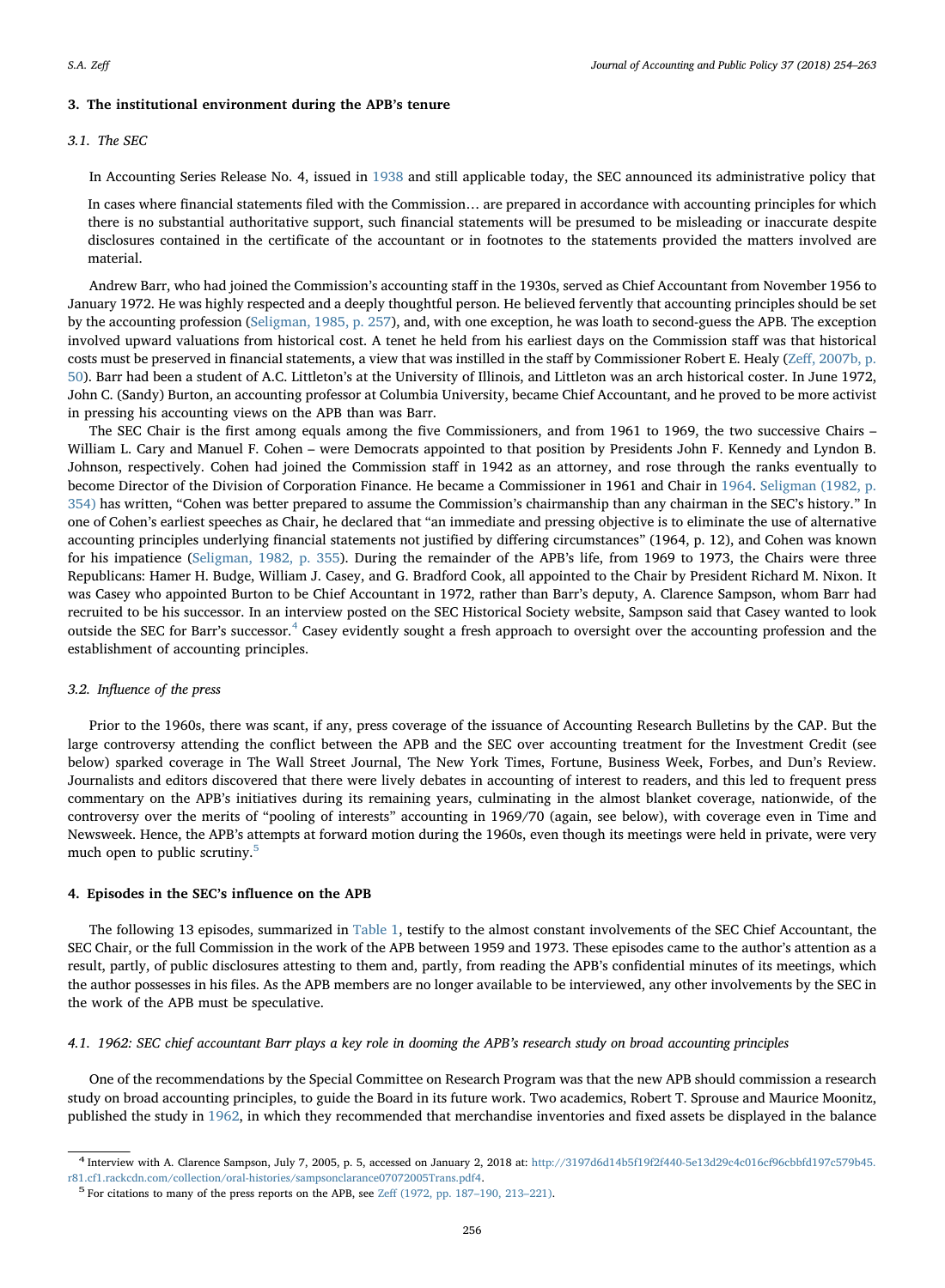#### <span id="page-3-0"></span>Table 1 Summary of episodes.

| Summaly of episodes. |                                       |                                                      |
|----------------------|---------------------------------------|------------------------------------------------------|
| 1962                 | Broad accounting principles           | Barr weighs in against Study's recommendations       |
| 1962/63              | <b>Investment Credit</b>              | SEC allows method rejected by APB                    |
| 1963                 | Business combinations                 | Barr rejects Study's "fair-value" pooling proposal   |
| 1965                 | Deferred tax credit classification    | SEC issues release to implement APB's ED             |
| 1967                 | Investment Credit (again)             | SEC withdraws support from APB's ED                  |
| 1967/70              | Segment reporting                     | SEC issues releases in absence of APB Opinion        |
| 1967/69              | General price-level accounting        | APB issues Statement in view of lack of SEC support  |
| 1969/70              | Business combinations and intangibles | SEC sets parameters for APB Opinions                 |
| 1969/70              | Franchisor accounting                 | SEC acts on journal article in absence of APB action |
| 1970/71              | <b>Funds statements</b>               | SEC mandates funds statements before APB acts        |
| 1971/72              | Marketable securities                 | SEC opposition prevents APB from issuing an ED       |
| 1972/73              | Accounting for retail land sales      | Burton presses use of the installment method         |
| 1973                 | Lessees' present-value disclosures    | SEC issues release to implement APB's ED             |
|                      |                                       |                                                      |

sheet at current values, and that long-term receivables and payables to be settled in cash should be shown at discounted present values. These valuation principles were all at variance from Generally Accepted Accounting Principles (GAAP), and SEC Chief Accountant Barr, who served on the advisory committee for the study, wrote in a comment on the study that "indiscriminate application of the principles could result in false and misleading financial statements and might tend to undermine the confidence of the public in all published financial statements" ([Comments of Andrew Barr, 1962](#page-8-5)). He could hardly have used more damning language to reject the study's recommendations. The members of the Board were mostly conservative elders of the profession, and they had no taste for Sprouse and Moonitz's recommendations. In the absence of any support from the SEC Chief Accountant, the study was doomed, and the Board shortly dismissed its recommendations as "too radically different from present generally accepted accounting principles for acceptance at this time" ([Statement by the Accounting Principles Board, 1962](#page-9-19)). The Board made no use of the study in its future deliberations.<sup>[6](#page-3-1)</sup>

#### 4.2. 1962/63: The SEC overrules the APB on accounting for the Investment Credit

The APB's first substantive pronouncement was Opinion No. 2, issued in December [1962](#page-8-6) on accounting for the Investment Credit, a novel fiscal measure that had just been approved by Congress. It provided that companies purchasing certain classes of depreciable fixed assets, such as machinery, could immediately claim a percentage of their cost as a credit against their income taxes. The question immediately arose of how, for accounting purposes, this credit should be treated. By the barest majority of two-thirds needed for approval, the Board voted 14–6 in favor of mandating that the income-boosting effect of the credit in companies' financial statements be deferred until future periods via lower annual depreciation. The Big Eight accounting firms split 4–4 in the vote, and there was considerable pressure from preparers and from within President John F. Kennedy's Administration to allow the credit to flow through to income in the current period rather than be deferred over the useful lives of the depreciable assets. Those who opposed the Opinion communicated their strong views to the SEC, and in January 1963 the Commission issued Accounting Series Release No. 96, which rebuffed the APB by allowing either the flow-through or deferral method to be used by issuers. Because of the SEC's announced position, the Board felt obliged to issue Opinion No. 4, which acknowledged that the "flow-through" method was acceptable, although not preferable ([Accounting Principles Board, 1964\)](#page-8-7).<sup>[7](#page-3-2)</sup>

#### 4.3. 1963: SEC Chief Accountant Barr impliedly rejects the recommendation of "fair-value" pooling in an APB research study

In an Accounting Research Study on accounting for business combinations sponsored by the APB and published in [1963, Arthur R.](#page-9-20) [Wyatt](#page-9-20) argued that "fair-value" pooling should replace "pooling of interests" when companies being merged are of approximately equal size. "Fair-value" pooling meant that the net assets of both of the combining companies should be restated to their fair values. "Pooling of interests" accounting prescribed that the assets and liabilities of the company being taken over should be shown at their historical costs, notwithstanding the actual value of the consideration given to its shareholders. Chief Accountant Barr promptly likened Wyatt's "fair-value" pooling to "upward" quasi-reorganizations, which the SEC had rejected more than ten years earlier ([Barr,](#page-8-8) 1963, p. 13; Zeff[, 2007b, pp. 51](#page-8-8)–52, 56). By implication, therefore, Barr was saying that Wyatt's recommended approach was a nonstarter. Barr had always been opposed to recording upward valuations in assets.

#### 4.4. 1965: The SEC issues a rule to approve a practice recommended in an APB exposure draft after the Board itself reverses course and disowns it

In 1965, when the Board was deliberating which of the CAP's Accounting Research Bulletins should continue as authoritative

<span id="page-3-2"></span>

<span id="page-3-1"></span><sup>&</sup>lt;sup>6</sup> For discussions of this episode, see [Moonitz \(1974, pp. 17](#page-9-1)-20) and Zeff (1972, pp. 174-178).<br><sup>7</sup> For discussions of this controversy, see Moonitz (1966), Carey (1970, pp. 98-[108\), Sprouse and Vagts \(1965, pp. 714](#page-9-21)-716) [1973, pp. 132](#page-9-0)–135).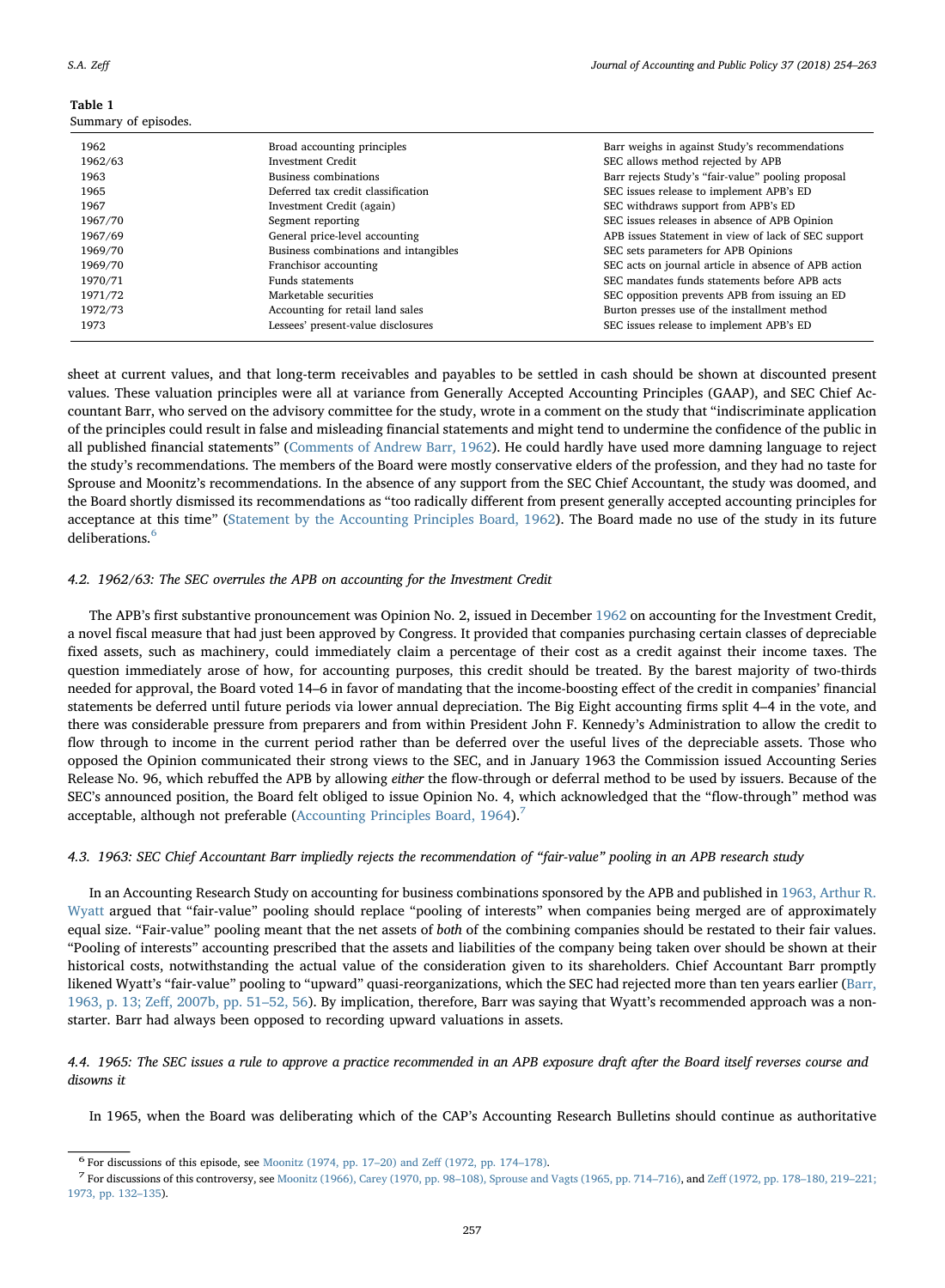GAAP, it unanimously recommended in an exposure draft that deferred taxes should be classified as a current liability when they related to current assets, such as installment receivables, a view which SEC Chief Accountant Barr said he favored. At its next meeting, however, the Board voted 14-2 to remove that recommendation from the final draft of Opinion No. 6, "Status of Accounting Research Bulletins" ([Accounting Principles Board, 1965\)](#page-8-9). Arthur Andersen & Co., which had favored the recommendation, believed that major retailers, which opposed it, had pressed most of the big accounting firms to change their position, and the firm petitioned the SEC to issue an Accounting Series Release that would mandate the classification as stated in the recommendation. SEC Chair Manuel Cohen then called the leaders of the APB to a meeting with the Commission, and gave them a dressing-down for being so slow to narrow differences and for dithering instead of issuing decisive Opinions. He issued the following warning to the APB leaders (quoted in Zeff[, 1972, p. 192\)](#page-9-0):

I do want to take this opportunity to observe that this Commission, as you know, has been quite patient with the efforts of the accounting profession to solve a number of accounting matters as to which questionable alternative solutions have been accepted for some time….

As you know, we have certain statutory responsibilities. It has been suggested strongly that if you cannot or will not move with reasonable dispatch to cope with these issues, we should.

In December [1965,](#page-9-22) the SEC issued Accounting Series Release No. 102 to require the treatment set forth in the Board's exposure draft[.8](#page-4-0)

#### 4.5. 1967: Withdrawal of SEC support leads APB to decline to address the accounting for the Investment Credit

In March 1967, the Federal government reinstated the Investment Credit (which had been repealed in 1964), and the Board, with SEC support, issued an exposure draft in which it recommended the deferral method (as in 1962). But then both the Treasury Department and the President's Council of Economic Advisers weighed in against the draft, which signified the Administration's opposition to mandatory deferral, preferring instead that companies be allowed to take the credit directly to income, which the companies themselves also favored ([Phasing of 7% Credit](#page-9-23)…, 1[9](#page-4-1)67).<sup>9</sup> Thereupon, the SEC notified the Board that it could no longer support the Board's treatment of the credit, and the Board decided not to proceed further with its proposal ([Heinemann 1967; Ze](#page-9-24)ff, 1972, pp. 201–[202; Bevis, 1975, p. 47\)](#page-9-24). The APB issued Opinion No. 11 on income tax allocation without dealing with the Investment Credit [\(Accounting Principles Board, 1967b](#page-8-10)).

#### 4.6. 1967/70: The SEC issues two releases on segment reporting, and the APB fails to issue an Opinion

As a result of the conglomerate merger movement during the 1960s, there arose a demand, publicly supported by SEC Chair Manuel Cohen in 1966, for such diversifi[ed companies to provide the capital market with a breakdown of their revenues and income](#page-8-11) [by product line. The company sector, however, was stoutly opposed to having to report such information. Chief Accountant Barr had](#page-8-11) requested the Institute'[s views on whether corporations reporting to investors should disclose revenues and income by division and/](#page-8-11) [or product line. For its part, the APB gave its tentative view in September 1966](#page-8-11) that such reporting was not necessary to a fair presentation, but it did not commission a research study on the subject.<sup>[10](#page-4-2)</sup> In 1966, the Financial Executives Institute (FEI) agreed to conduct a major research study of its own, to be completed by 1968. Yet SEC Chair Cohen wanted also to hear from the APB. The Board then set about preparing a draft Opinion calling upon companies to make voluntary supplemental disclosure of product line information, but in the end, in 1967, it was issued as a non-binding Statement ([Accounting Principles Board, 1967a; Ze](#page-8-12)ff, 1972, pp. 202–[204\)](#page-8-12). This was the Board's first non-binding pronouncement (which it also considered labeling a "Special Report"), yet even this softest of recommendations – non-binding advice to provide supplemental disclosure voluntarily – attracted two dissents and an abstention from Board members. $11$  The APB said in its Statement that "the experience derived from voluntary disclosure efforts, together with the conclusions to be derived from research activities and further study, should provide it with a sound basis for making a definitive pronouncement in the future" (paragraph 13). In September 1968, under Cohen's direction, the SEC began drafting a release to implement "line of business" disclosures in registration statements. In taking this step, the SEC relied not on advice received from the APB but instead on the major FEI study published in June 1968 [\(Mautz, 1968](#page-9-25)). In 1969 and 1970, the SEC issued two releases requiring "line of business" disclosures in the "description of business" section in registration statements and then in Form 10-K ([SEC, 1969b; SEC, 1970b](#page-9-26)).[12](#page-4-4) Even though the SEC's "line of business" disclosures were not to appear as part of the audited financial statements, the breakdowns were nonetheless made public. During its remaining tenure, the APB did not act further on segment reporting even though AICPA executive vice president Leonard [Savoie \(1969, p. 58\)](#page-9-27) counseled that the Board had an opportunity "to spell out product-line reporting requirements for fair presentation of financial statements."

<span id="page-4-2"></span>

<span id="page-4-3"></span>

<span id="page-4-4"></span>

<span id="page-4-1"></span><span id="page-4-0"></span><sup>&</sup>lt;sup>8</sup> For a full discussion of this episode, see Zeff [\(2007a\).](#page-9-28) Also see Carey (1970, pp. 130–[132\) and Pines \(1965, pp. 739](#page-8-13)–740).<br><sup>9</sup> For the letter from the Treasury Department to the AICPA, see Keller and Zeff (1969, pp. 4 [Skousen \(1970\)](#page-9-31).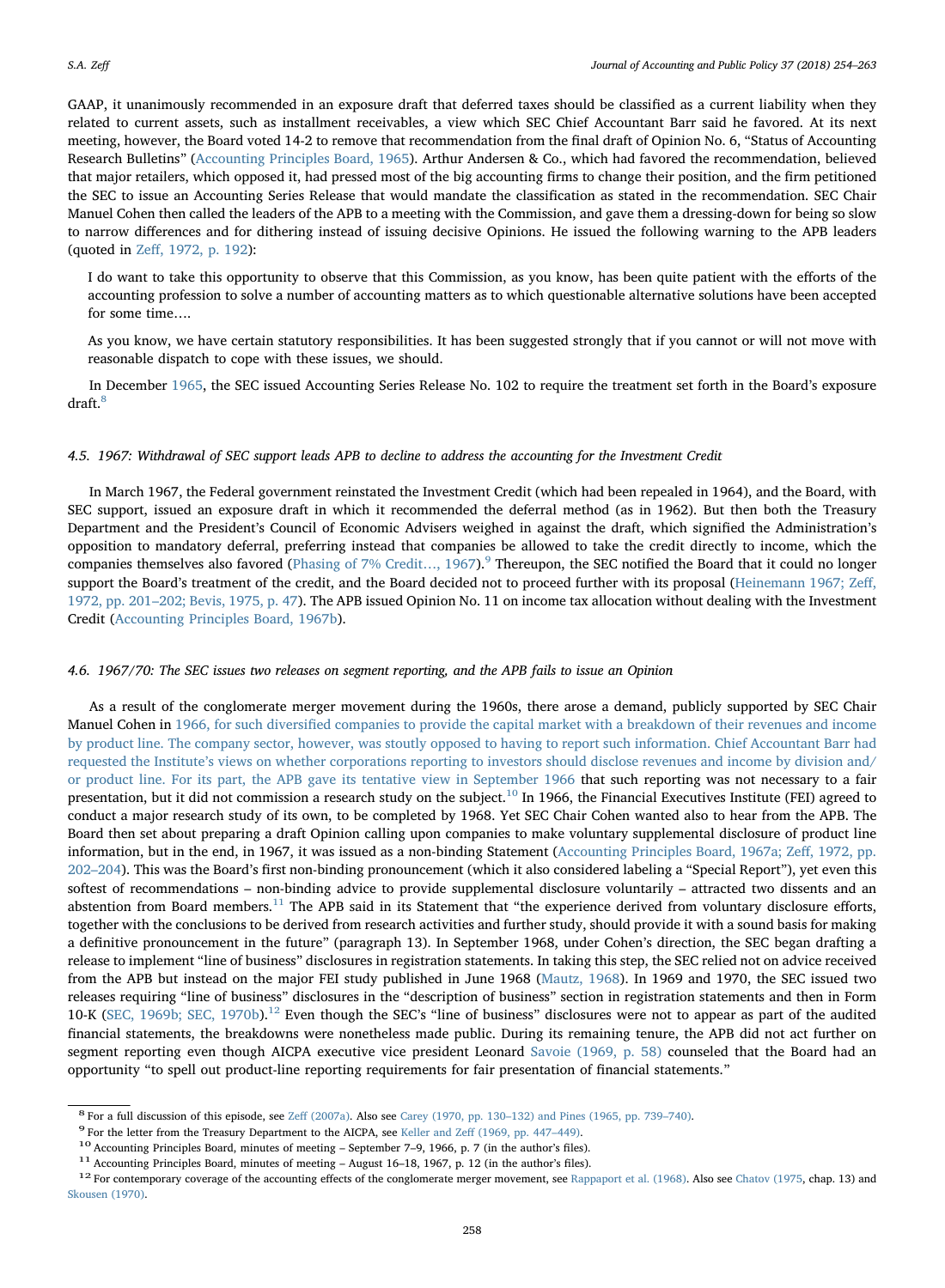## 4.7. 1967/69: Because of the negative view expressed by SEC Chief Accountant Barr, the APB issues a non-binding Statement instead of an Opinion on general price-level accounting

In 1963, the APB issued an Accounting Research Study which explained and illustrated general price-level (GPL) adjusted financial statements (Staff [of the Accounting Research Division, 1963\)](#page-9-32), and in [1965 Paul Grady,](#page-9-33) a senior partner in Price Waterhouse & Co. and the Board's director of accounting research, wrote Accounting Research Study No. 7 in which he advocated supplementary reporting of the financial effects of GPL changes. The Board proceeded to draft an Opinion to that effect, but in 1967 LeRoy Layton, the chair of the drafting subcommittee, informed the Board that SEC Chief Accountant Barr "was generally not in favor of the positions taken in the draft Opinion."[13](#page-5-0) As it was evident that the SEC would not enforce compliance with an Opinion, the Board decided instead to issue a non-binding Statement in 1969 [\(Accounting Principles Board, 1969a\)](#page-8-15).

## 4.8. 1969/70: The SEC did much to set the parameters for Opinion Nos. 16 and 17 on accounting for business combinations and intangible assets

A controversy over the accounting for business combinations and goodwill had been brewing for years, and the Board's attempt to deal with the matter was a wrenching experience. The initial position of the Board's subject-area subcommittee was to abolish "pooling of interests," but the Board itself could not muster a two-thirds majority to do so. The controversy at the Board provoked intense lobbying by the preparer community, which, together with sometimes confusing signals from the SEC, made it difficult for the Board to reach areas of agreement. Philip L. Defliese, the senior technical partner in Coopers & Lybrand and a member of the Board from 1964 to 1973, later characterized the SEC as having, in effect, set the broad parameters for any final outcome. He said (Defl[iese,](#page-9-34) [1974, p. 33](#page-9-34)),

For many years, the SEC was highly in favor of pooling. The SEC felt that the purchase method would create highly inflated balance sheets in many instances by recording intangibles which didn't exist. If in the poolings the share values had been used to apply the purchase method, the values generated were inflated in many cases. Since this was not good accounting, they espoused pooling to a large extent. But at the same time, the SEC insisted on amortization of goodwill. Therein lies the problem that the APB had in getting something out that was meaningful because many board members were not particularly disposed toward the concept that all goodwill had to be amortized over a maximum of forty years.

Joel Seligman, the historian of the SEC, essentially confirmed these parameters (1982, pp. 425–429). Furthermore, "it was known that the SEC would issue its own rule in the absence of guidance from the Board" (Zeff[, 1972, p. 216\)](#page-9-0). The Board, unable to mobilize enough support for any of a series of linked outcomes on both business combinations and goodwill in a single Opinion, decided to divide them into two. Thereupon, it preserved "pooling of interests," albeit subject to restrictive conditions, in Opinion No. 16 and required the 40-year amortization of goodwill in Opinion No. 17 ([Accounting Principles Board, 1970a, 1970b\)](#page-8-16).<sup>1</sup>

4.9. 1969/70 SEC Chief Accountant Barr accepts the publication of an "arranged" journal article as constituting "substantial authoritative support" on accounting for franchisors, when the APB was unable to act

SEC Chief Accountant Barr was concerned that many franchisors, in this new and growing industry, were recording the entirety of their initial franchise fee as revenue, even though little cash had been received. The APB was, at the time, totally consumed with dealing with the highly controversial topic of business combinations. Yet the Chief Accountant was seeking "substantial authoritative support" for a principled approach to revenue recognition. One of the Big Eight accounting firms had stated a policy of recognizing the initial franchise fee as revenue only if it were to match the substantial performance of the franchisor's services to the franchisee. Some officials of the Institute and members of the APB were disposed to help provide the SEC with support for this mode of recognition, and a partner in one of the middle-sized accounting firms was deputized to draft an article to that effect for prompt publication in the Journal of Accountancy. Prior to publication, the SEC's Office of the Chief Accountant pre-cleared the article, because, as one long-time Board member said, "we had to have [the SEC's] support or nothing would be enforceable."[15](#page-5-2) The article was published in the journal's issue for January 1970, and it was promptly cited by Barr as GAAP for franchisors.<sup>[16](#page-5-3)</sup>

#### 4.10. 1970/71: The SEC mandates audited funds statements even before the APB begins work on an Opinion to do the same

The APB was slow to recognize that companies should be required to publish funds statements. In 1963, even though both a New York Stock Exchange vice president and the SEC Chief Accountant had spoken in favor of complementing income statements and balance sheets with funds statements, the APB, in Opinion No. 3, timidly recommended that funds statements be optional and supplementary, and need not be covered by the auditor's report [\(Accounting Principles Board, 1963](#page-8-17)). The Exchange then began a successful campaign to press its listed companies to issue funds statements, such that more than 80 percent were doing so by 1969.

<span id="page-5-1"></span><span id="page-5-0"></span><sup>&</sup>lt;sup>13</sup> Accounting Principles Board, minutes of meeting - 16-18 August 1967, p. 10 (in the author's files).<br><sup>14</sup> For discussions of the business combinations/goodwill controversy at the APB, see Seligman (1982, pp. 418-429),

<span id="page-5-3"></span>

<span id="page-5-2"></span><sup>14),</sup> and [Fotenos \(1971\)](#page-9-35).<br><sup>15</sup> Author's interview with George R. Catlett, July 15, 2011.<br><sup>16</sup> For a full discussion of this episode, see Zeff [\(2012a\)](#page-9-36).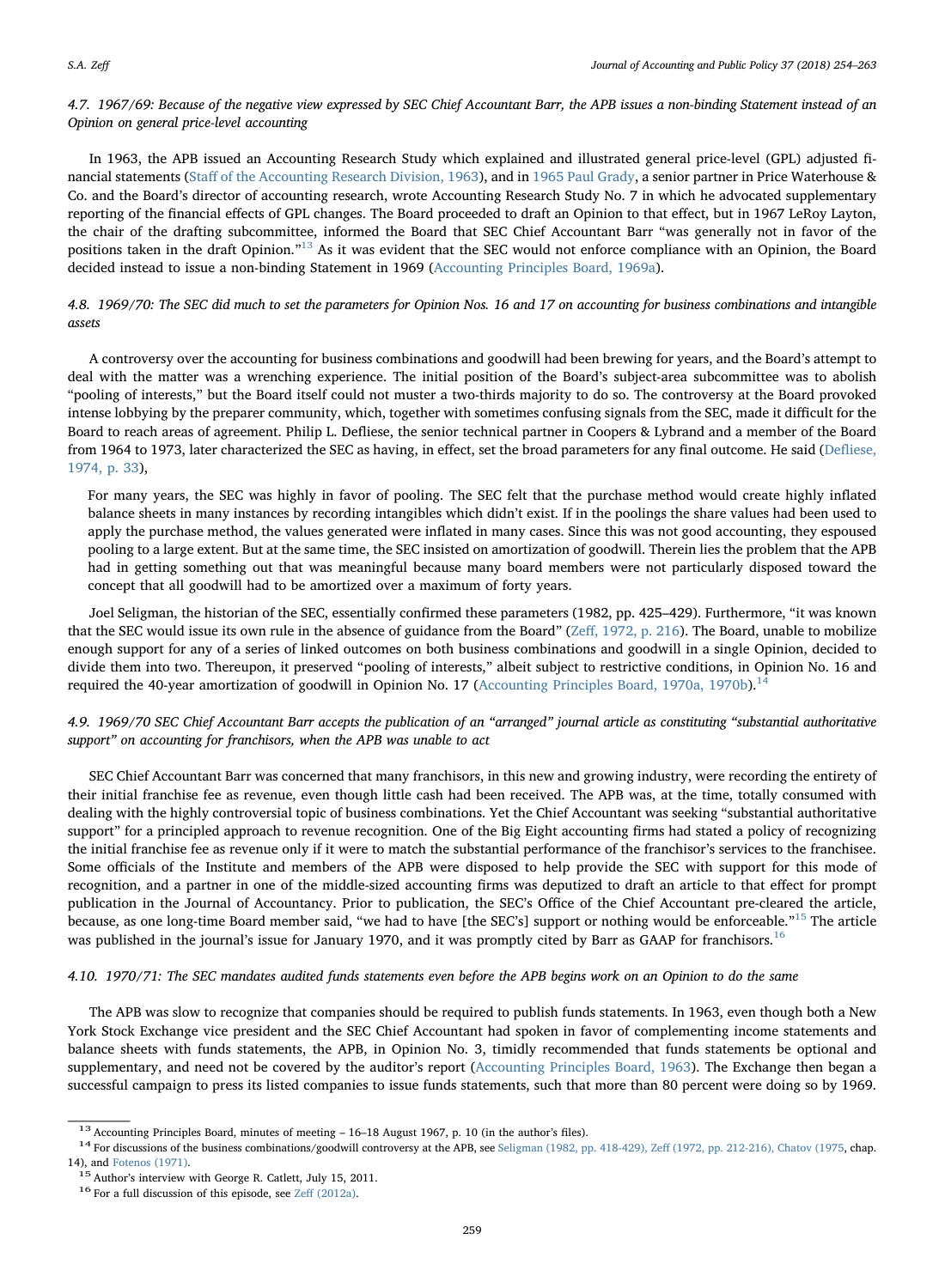And by 1970, just before the APB decided to begin working on an Opinion to mandate such statements, the SEC was putting the finishing touches on two releases, one to amend Regulation S-X so that it would govern the form and content of funds statements, and the other to require that a funds statement be included in prospectuses and periodic filings with the Commission.<sup>[17](#page-6-0)</sup> Hence, by the time that the APB issued Opinion No. 19 in 1971 to require audited funds statements ([Accounting Principles Board, 1971](#page-8-18)), their wide-spread publication had already become a fait accompli.<sup>[18](#page-6-1)</sup>

#### 4.11. 1971/72 the SEC prevents the APB from issuing even an exposure draft on accounting for investments in marketable securities

In 1971, following a public hearing, the APB began to develop a draft Opinion on accounting for investments in marketable securities. It narrowed its preferences to two: taking the current period's unrealized gains and losses to income, or including the gains and losses in income by spreading them over years via a moving average, long-term yield basis. The Board favored the former method, called "flow-through," but after a mini-exposure of this recommendation was sent to the SEC and the insurance industry, the method was rejected by the latter and then by the former. The APB then opted for spreading, but the fire and casualty companies strongly objected, and the SEC said that it would not impose any solution on an industry that was adamantly opposed to it. The Board could not agree on what remained: a two-statement approach (separate income statements with realized gains and losses shown in one and unrealized gains and losses in the other) or essentially the status quo, which was the recognition of only realized gains and losses in the income statement. The Board could not secure sufficient votes for either of the remaining two methods to proceed to a formal exposure draft, and thus the issue disappeared from its agenda.<sup>[19](#page-6-2)</sup>

## 4.12. 1972/73 SEC Chief Accountant Burton presses the APB to prescribe the installment method of accounting, in addition to an accrual accounting method, in an accounting guide on accounting for retail land sales

A proposed AICPA Industry Accounting Guide on accounting for retail land sales, which was originally drafted by an AICPA committee and then had to be approved by the APB, became yet another episode.<sup>[20](#page-6-3)</sup> The problem was that many sellers were "frontend loading" their revenues, that is, recognizing the contract price as revenue at the time of sale even though little, if any, cash had yet been received, and there were great uncertainties over collectability of the many future years of customer payments. In November 1972, SEC Chief Accountant Sandy Burton issued a letter rejecting the Board's exposure draft, which called for an accrual method to be used for recording revenue. Burton threatened that, if the Board did not stiffen its draft, the SEC would issue its own rules to require the installment method of accounting. After the Board chair, Philip Defliese, met with SEC Chair Casey, Commissioner Philip A. Loomis, Jr., and Burton, the SEC representatives agreed that "they would support an industry accounting guide allowing [an] accrual accounting method under certain circumstances if the AICPA committee could agree and if two-thirds of the APB supported the committee's position."<sup>[21](#page-6-4)</sup> After a strenuous effort during the Board's December 1972 meeting to forge a compromise (with provision for both the installment and accrual methods), agreement was finally reached. It was reported that Burton, who was reached by phone following the meeting, "expressed disappointment but affirmed his position, subject to review of the final draft, that he would recommend the Commission's acceptance of the paper if a solid two thirds majority of the APB endorsed it. $^{n22}$  $^{n22}$  $^{n22}$  The Board's vote was 15 in favor (including two qualified assents) and three against. The AICPA committee voted 5–1 in favor, with Abraham J. Briloff dissenting [\(Accounting for Retail Land Sales, 1973, pp. 38-41](#page-8-19)).<sup>[23](#page-6-6)</sup>

## 4.13. 1973: SEC Chief Accountant Burton has the SEC issue an Accounting Series Release to require lessees to disclose the present value of their long-term lease rentals after importuning the APB, without success, to do so itself

Shortly after becoming SEC Chief Accountant in June 1972, Sandy Burton challenged the APB to issue an Opinion requiring lessees to disclose the present value of their long-term lease rentals. After issuing an exposure draft in January 1973, requiring the disclosure of present values as well as the amounts of aggregate rentals, the Board, in its April 1973 meeting, learned of objections from industry to the required disclosure of present values.<sup>[24](#page-6-7)</sup> The Board then tentatively decided to withdraw its exposure draft and refer the matter instead to the Financial Accounting Standards Board (FASB) which was to succeed the APB on July 1.<sup>[25](#page-6-8)</sup> Upon learning of this decision, Burton urged the APB to reconsider, and, on June 6, the SEC issued its own proposal to require the disclosure of present values by lessees [\(Lease Disclosure Rules Proposed, 1973](#page-9-37)). The APB then voted at its final meeting on June 11–13 to issue Opinion No. 31, "Disclosure of Lease Commitments by Lessees," which required lessees to disclose their aggregate rentals but not the

<span id="page-6-0"></span> $17$  Already in Securities Act Release No. 4998, issued on September 15, 1969, the SEC had given notice that it was considering the inclusion in Regulation S-X of "a section which would specify the content of a statement of source and application of funds" ([Securities and Exchange Commission, 1969a, p. 58](#page-9-6)).<br><sup>18</sup> For a full discussion of this episode, see Zeff [\(2015b\)](#page-9-38).<br><sup>19</sup> For a full

<span id="page-6-2"></span><span id="page-6-1"></span>

<span id="page-6-3"></span>

<span id="page-6-4"></span>[Andrews \(1972\).](#page-8-20)<br><sup>22</sup> Accounting for Retail Land Sales Companies, *Accounting Research Association Newsletter*, Vol. V, No. 10 (December 13, 1972), p. 2.<br><sup>23</sup> For an elaboration on his dissent, where he discussed Burton's v

<span id="page-6-5"></span>

<span id="page-6-6"></span>

<span id="page-6-7"></span>author's files). <sup>25</sup> Accounting Principles Board, minutes of meeting – April 2–3, 1973, p. 4 (in the author's files).

<span id="page-6-8"></span>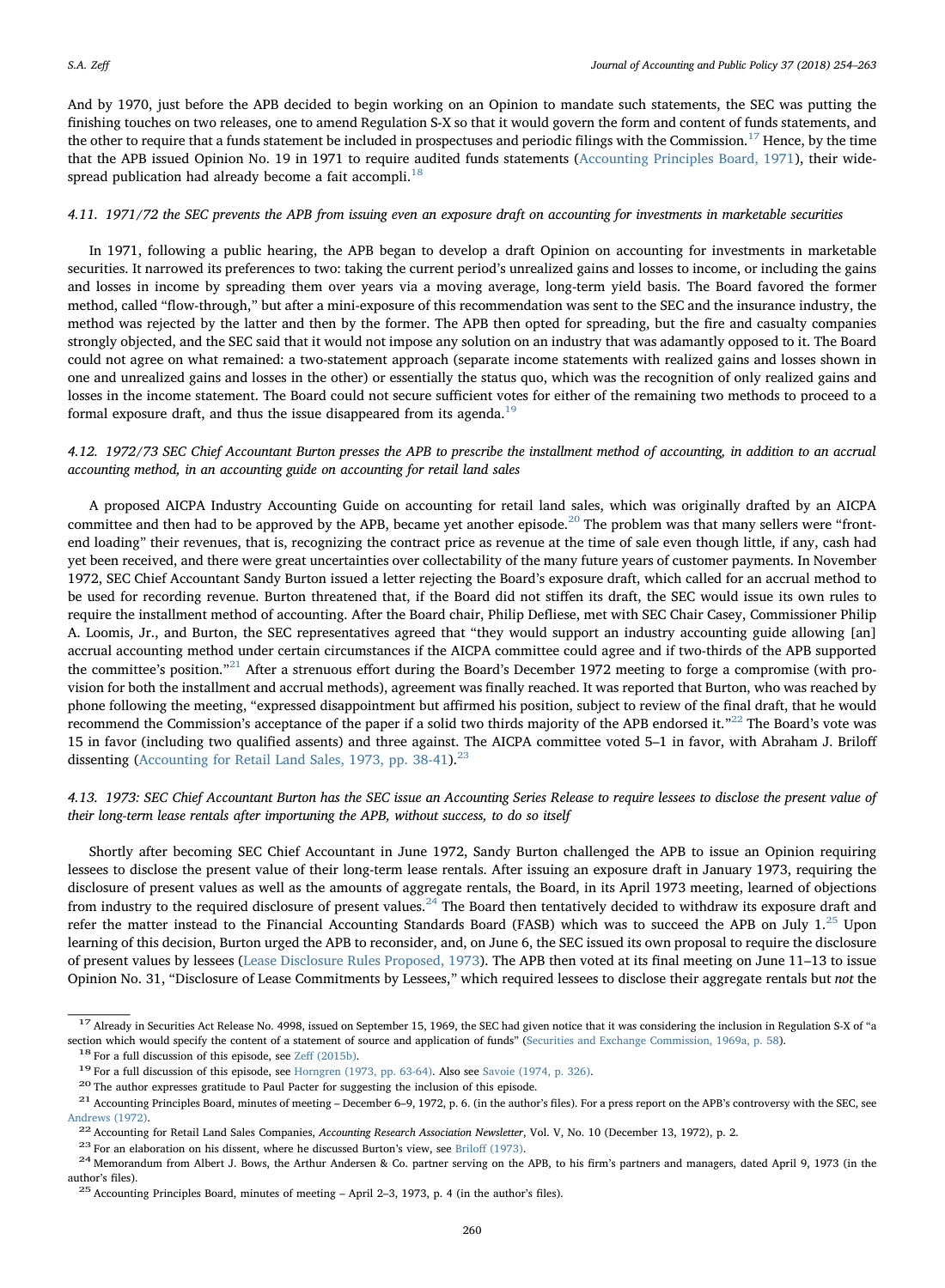present values. Thereupon in October [1973,](#page-9-40) the SEC issued Accounting Series Release No. 147, which mandated the disclosure of the present values [\(Burton, 1973, 46\)](#page-8-22).<sup>[26](#page-7-0)</sup> In some sense, this was similar to the episode in 1965 involving the classification of deferred tax liability, in that the SEC issued an Accounting Series Release to implement the terms of an APB exposure draft which the Board declined to carry to an Opinion.

In addition to these 13 episodes, SEC Chair Manuel Cohen evinced strong interest during 1966 in the APB's drafting of its proposed pronouncement on "reporting the results of operations," which became Opinion No. 9 issued in December 1966. Part I of the Opinion reversed the CAP'[s decision in 1947,](#page-9-41) in Accounting Research Bulletin No. 32, to endorse the "current operating performance" version of the income statement, contrary to the "clean surplus" approach to which the SEC subscribed. The SEC Chief Accountant had taken public exception to the Bulletin (Zeff[, 1972, 157\)](#page-9-0). Part II of Opinion No. 9 dealt, for the first time, with the computation and reporting of earnings per share (EPS). In a confidential internal memorandum written by one of the Big Eight firms' partners who was then serving on the Board, he stated that Cohen had made several suggestions to the APB for Part II in the near-final draft of the Opinion, and that, if certain of these suggestions were not implemented, the SEC would issue its own release to mandate their inclusion in GAAP.<sup>[27](#page-7-1)</sup> In the end, the suggestions were accepted as part of the final Opinion, but this threat, coming at the 11th hour, must have been unnerving to the leadership of the Board.

But Part II of Opinion No. 9 was soon regarded as ineffective guidance for determining earnings per share. It was succeeded by the very detailed prescriptions in Opinion No. 15, "Earnings per Share," issued only three years later ([Accounting Principles Board,](#page-8-23) [1969b](#page-8-23)), "which were, in turn, prompted by the serious concerns of the SEC" (Establishing Financial Accounting [Standards, 1972, p.](#page-9-8) [37\)](#page-9-8). [Seligman \(1985](#page-9-16), ftn. 105) wrote, "In 1966 and again in 1969, the SEC encouraged the APB to adopt Opinion Nos. 9 and 15, requiring that certain convertible securities substantially equivalent to common stock be taken into account in calculating earnings per share."

Moreover, [Savoie \(1974, p. 321\)](#page-9-2) wrote that, in 1972, the APB's last full year prior to being succeeded by the FASB, "while the APB issued six Opinions and exposed four proposed Opinions, the SEC issued fifteen Accounting Series Releases of general applicability and exposed four proposed Releases. These Releases are sprinkled with references to APB Opinions, often in a way that modifies or extends the Opinion." One of the SEC's proposed releases, Savoie pointed out (1974, p. 322), recommended an amendment to Regulation S-X "calling for disclosure of significant accounting policies [which] would take a quantum leap from the base provided by APB Opinion No. 22 [issued in April 1972] on the same subject."

None of the above is intended to suggest that the APB's record was devoid of successes. Donald J. Bevis, of Touche Ross & Co., who served on the Board from 1965 to 1973, cited 11 of its 31 Opinions (beginning with No. 8) as achievements, in an article in which he was critical of the Board's performance ([Bevis, 1975\)](#page-8-24). Of those 11, the author of this paper would give high marks to Nos. 9 and 30 on reporting the results of operations, No. 11 on income tax allocation, No. 18 on the equity method of accounting, No. 21 on interest on receivables and payables, No. 22 on disclosure of accounting policies, and No. 28 on interim financial reporting. It is impossible to know whether, if at all, the SEC played a role in shaping any of these Opinions, other than what is mentioned above.

#### 5. Confirmation of Horngren's "top management/lower management" thesis on the SEC's position vis-à-vis that of the APB

Charles T. Horngren, a Stanford University accounting professor who served on the APB from 1968 to 1973, wrote in 1972 that his experience on the Board had taught him that the so-called "partnership" between the SEC and the APB was in reality one of "top management" and "lower management," respectively. Top management (the SEC) "can exert veto power" over lower management's (the APB's) recommended accounting principles (p. 38). He wrote that "it is time to dispel the oft-heard myth that a private group is setting the accounting principles which are then enforced by the policing agency, the SEC" (p. 39). Since "Congress had delegated the bulk of power to the SEC…the APB has formulated principles subject to whatever constraints the SEC exerts" (p. 38). He complained that "the Board has been unjustifiably criticized for timidity or vacillation on several occasions when the basic explanation for the Board's behavior has been no assurance of support from the SEC" (p. 39). The evidence presented in this paper amply supports Horngren's thesis.

In a speech given in October 1972, SEC Chief Accountant Burton characterized the accounting profession as the SEC's partner in establishing accounting principles, and said that he did not accept Horngren's as "a fair statement as to the way in which the S.E.C. and the A.P.B. relate" (p. 2). He added, "If it was our view that the Board was simply there to promulgate our views, it was immoral on our part to let them be established" (p. 2).

## 6. Conclusion

In this paper, the author has undertaken to demonstrate that the SEC on 13 occasions undertook to influence the substantive deliberations and/or the actual outcomes of the APB's process of establishing accounting principles during its tenure of just 13 years and 10 months, from September 1, 1959 to June 30, 1973. There were other occasions as well when the SEC became involved to a considerable degree. But it is important to underscore that the APB, like the CAP, was a unit within the national professional body of

<span id="page-7-1"></span><span id="page-7-0"></span><sup>&</sup>lt;sup>26</sup> For a discussion of this episode, see Zeff [\(2012b\).](#page-9-42) 26 The author's files. The Wheat Study, Establishing Financial Accounting [Standards \(1972,](#page-9-8) <sup>27</sup> The date of this memorandum was December 12, 1966, and a copy is in [p. 18\),](#page-9-8) tends to confirm this anecdote: "Prior to the issuance of Opinion No. 9 ('Reporting the Results of Operations') the staff of the SEC had drafted the outline of a Commission rule dealing with the presentation of earnings per share. This draft was aimed at the elimination of potentially misleading 'bottom line' calculations not reflective of the potential dilution of per share earnings arising from increasingly complex corporate capital structures."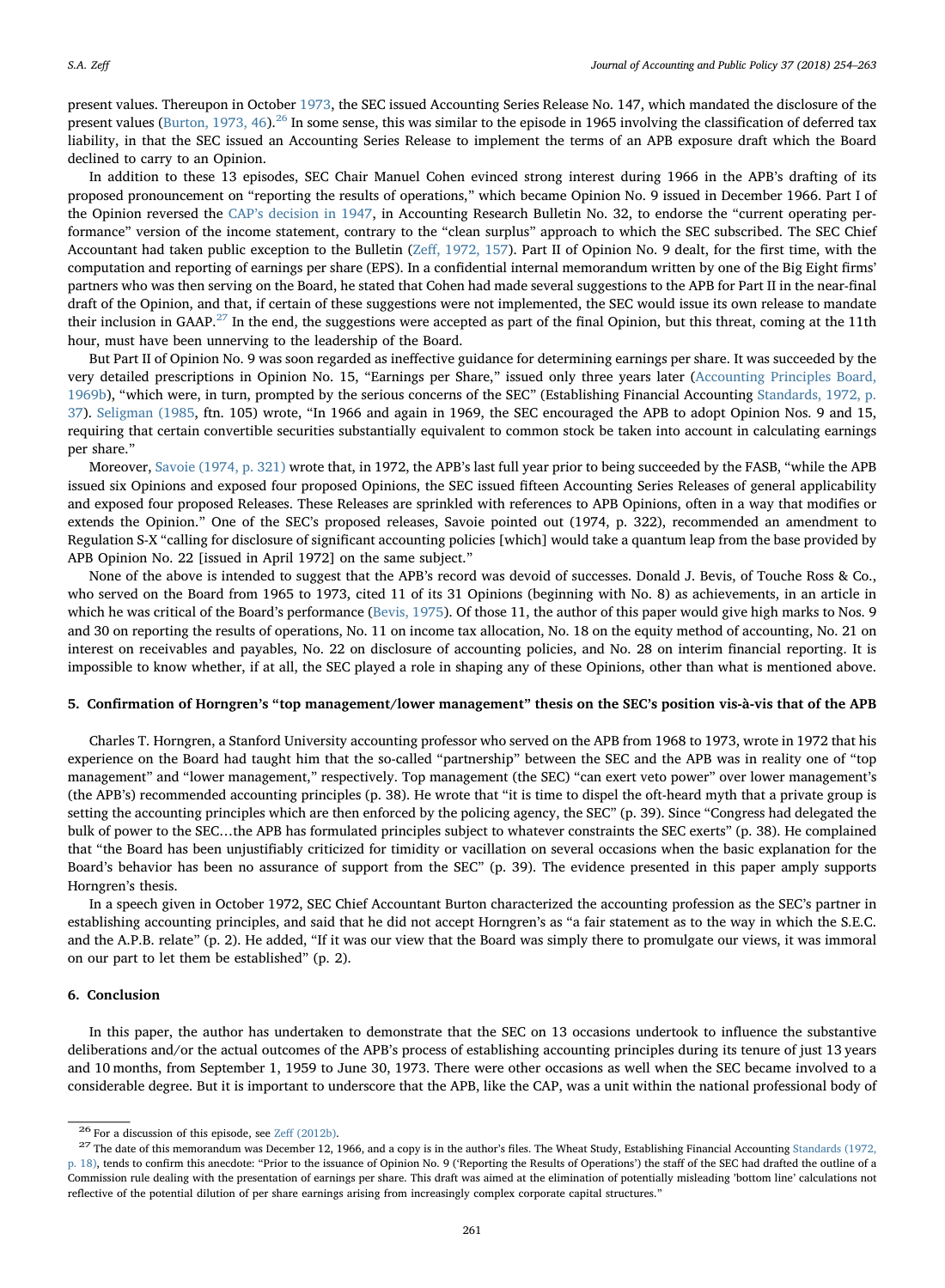accountants, with their members all having to be CPAs, which may have created a climate in which the members were more attuned to the views of accounting practitioners and, by implication, to their client companies than to financial statement users in both the capital markets and among the public at large. [Horngren \(1972, p. 41\)](#page-9-43) complained that "the practitioners who dominate the Board, though they have unquestioned integrity, listen to the views of their clients. After all, in their daily interactions, practitioners talk mostly to other practitioners and business executives, not to financial analysts and college professors." Hence, the SEC, for its part, may have seen its role as "righting the ship" more toward serving the public interest.

In his reply to Horngren, Chief Accountant [Burton \(1972, p. 1\)](#page-8-25) made this pointed remark: "If the accounting profession is to serve as our partners in this process, they must recognize their public responsibilities as being primary, and their client responsibilities as being secondary." Burton issued that judgment just as the Financial Accounting Standards Board (FASB) – a body rather more independent of the accounting profession – was about to replace the APB. The Wheat Study on Establishment of Accounting Principles, which had been empaneled in 1971 to explore alternatives to the APB, concluded in its 1972 report that an effective standardsetting body, during that era of aggressive lobbying by interested and affected parties, had to be a full-time body that was not a committee or board of the AICPA, namely, the FASB (Zeff[, 2015a\)](#page-9-44).<sup>[28](#page-8-26)</sup> The FASB succeeded the APB on July 1, 1973.

Yet, judging from the several attempts by the preparer community to gain control over the FASB and its oversight foundation during the 1980 s and 1990 s (Miller et al., 1998, pp. 177–[192; Van Riper, 1994, pp. 130](#page-9-45)–131, 135–141, 165–169) – the major attempts were rebuffed by the SEC – one concludes that the new Board has continued to face strong resistance from that quarter.<sup>[29](#page-8-27)</sup>

#### Acknowledgements

The author expresses his gratitude to Paul Bahnson, Doug Carmichael, Tom Dyckman, George Fritz, Tom King, Paul Pacter, Gary Previts, Al Rappaport, Lee Seidler, Joel Seligman, Shyam Sunder, and Terry Warfield for their comments on earlier drafts. What remains is solely the responsibility of the author. This article is dedicated to the memory of Art Wyatt, who made it possible for the author to obtain the APB's minutes and related documents.

#### References

<span id="page-8-19"></span>[Accounting for Retail Land Sales, 1973. An AICPA Industry Accounting Guide. American Institute of Certi](http://refhub.elsevier.com/S0278-4254(18)30034-6/h0005)fied Public Accountants, New York.

- <span id="page-8-6"></span>Accounting Principles Board, 1962. Accounting for the "Investment Credit," Opinion No. 2. American. Institute of Certified Public Accountants, New York.
- <span id="page-8-17"></span><span id="page-8-7"></span>Accounting Principles Board, 1963. The Statement of Source and Application of Funds, Opinion No. 3. American Institute of Certified Public Accountants, New York. Accounting Principles Board, 1964. Accounting for the "Investment Credit," Opinion No. 4. American. Institute of Certified Public Accountants, New York.
- <span id="page-8-9"></span>Accounting Principles Board, 1965. Status of Accounting Research Bulletins, Opinion No. 6. American. Institute of Certified Public Accountants, New York.
- Accounting Principles Board, 1966. Reporting the results of operations, Opinion No. 9. American. Institute of Certified Public Accountants, New York.
- <span id="page-8-12"></span>Accounting Principles Board, 1967a. Disclosure of supplemental financial information by diversified companies, Statement No. 2. American Institute of Certified Public Accountants, New York.
- <span id="page-8-10"></span>Accounting Principles Board, 1967b. Accounting for income taxes, Opinion No. 11. American Institute of Certified Public Accountants, New York.
- <span id="page-8-15"></span>Accounting Principles Board, 1969a. Financial statements restated for general price-level changes, Statement No. 3. American Institute of Certified Public Accountants, New York.
- <span id="page-8-23"></span>Accounting Principles Board, 1969b. Earnings per share, Opinion No. 15. American Institute of Certified Public Accountants, New York.
- <span id="page-8-16"></span>Accounting Principles Board, 1970a. Business combinations, Opinion No. 16. American Institute of Certified Public Accountants, New York.
- Accounting Principles Board, 1970b. Intangible assets, Opinion No. 17. American Institute of Certified Public Accountants, New York.
- <span id="page-8-18"></span>Accounting Principles Board, 1971. Reporting changes in financial position, Opinion No. 19. American Institute of Certified Public Accountants, New York.
- Accounting Principles Board, 1972. Disclosure of accounting policies, Opinion No. 22. American Institute of Certified Public Accountants, New York.
- <span id="page-8-20"></span><span id="page-8-0"></span>Accounting Principles Board, 1973. Disclosure of lease commitments by lessees, Opinion No. 31. American Institute of Certified Public Accountants, New York. [Andrews, F., 1972. SEC to reconsider installment accounting for land](http://refhub.elsevier.com/S0278-4254(18)30034-6/h0080) firms if CPA unit compromises. Wall Street J. 22 (November), 6.

<span id="page-8-8"></span>Barr, A., 1963. The influence of government agencies on accounting principles with particular reference to the Securities and Exchange Commission. Address to the

- 37th Annual Michigan Accounting Conference, Ann Arbor, October 18 (typescript on SEC website under Speeches). Int. J. Account, 1965, pp. 15–33. Barr, A., 1967. Trends and future requirements for Corporate Financial Reporting. Address before the Twentieth Annual Financial Management Conference, Texas A&
- <span id="page-8-3"></span>M University, May 1 (typescript on SEC website under Speeches). [Barr, A., 1979. Relations between the development of accounting principles and the activities of the SEC. In: Cooper, W.W., Ijiri, Y. \(Eds.\), Eric Louis Kohler:](http://refhub.elsevier.com/S0278-4254(18)30034-6/h0095)

Accounting'[s Man of Principles. Reston Publishing Company, Reston, VA, pp. 41](http://refhub.elsevier.com/S0278-4254(18)30034-6/h0095)–61.

- <span id="page-8-2"></span>Barr, A., Koch, E.C., 1959. Accounting and the S.E.C. The George Washington Law Review 28 (1), 176–193.
- <span id="page-8-24"></span>Bevis, D.J., 1975. Eight years with the Accounting Principles Board: How it feels to be a gored ox.Touche Ross TEMPO, 21 (1), 44–49.

<span id="page-8-21"></span>Briloff, A.J., 1973. The New Guide for Land Developers is Misguided. Real Estate Review, Spring, pp. 53–54.

<span id="page-8-25"></span>Burton, J.C., 1972. Speech at the Los Angeles Chapter of the California Society of Certified Public Accountants, on October 10 (typescript). Accessed on January 1, 2018 at < [http://3197d6d14b5f19f2f440-5e13d29c4c016cf96cbbfd197c579b45.r81.cf1.rackcdn.com/collection/papers/1970/1972\\_1010\\_Burton\\_Speech.](http://3197d6d14b5f19f2f440-5e13d29c4c016cf96cbbfd197c579b45.r81.cf1.rackcdn.com/collection/papers/1970/1972_1010_Burton_Speech.pdf)  $pdf$ 

- <span id="page-8-22"></span>Burton, J.C., 1973. Some general and specifi[c thoughts on the accounting environment. J. Account. 136 \(4\), 40](http://refhub.elsevier.com/S0278-4254(18)30034-6/h0120)–46.
- <span id="page-8-13"></span><span id="page-8-1"></span>[Carey, J.L., 1970. The Rise of the Accounting Profession: To Responsibility and Authority 1937](http://refhub.elsevier.com/S0278-4254(18)30034-6/h0125)–1969. American Institute of Certified Public Accountants, New York. Casey, W.J., 1972. Toward common accounting standards. An address to the Conference on Financial Reporting, Commission des Opérations de Bourse, Paris, May 19. SEC typescript. Accessible at: < <https://www.sec.gov/news/speech/1972/051972casey.pdf> > .
- <span id="page-8-14"></span>[Chatov, R., 1975. Corporate Financial Reporting: Public or Private Control? The Free Press, New York.](http://refhub.elsevier.com/S0278-4254(18)30034-6/h0135)
- <span id="page-8-4"></span>Cohen, M.F., 1964. Address before Investment Bankers Association of America, Hollywood, Florida, December 1 (SEC typescript).

<span id="page-8-11"></span>[Cohen, M.F., 1966. Analysts, accountants and the SEC](http://refhub.elsevier.com/S0278-4254(18)30034-6/h0145) – Necessary joint efforts. J. Account. 122 (2), 57–62.

<span id="page-8-5"></span>Comments by Andrew Barr, 1962. In: Sprouse, R.T., Moonitz, M., A Tentative Set of Broad Accounting Principles for Business Enterprises, 60. Accounting Research

<span id="page-8-26"></span><sup>&</sup>lt;sup>28</sup> To be sure, the AICPA was authorized to choose the nine trustees of the Financial Accounting Foundation, the oversight body of the FASB, and it was stipulated that four of the seven FASB members be CPAs coming from practice. The AICPA's elected president was to be one of the trustees ex officio. Four of the other nine trustees were to be CPAs coming from practice. See Zeff [\(2015a, pp. 164-166\)](#page-9-44). Most of these special rights conceded to the AICPA were removed in 1977.<br><sup>29</sup> For a study of the influence of the SEC in the work of the FASB,

<span id="page-8-27"></span>